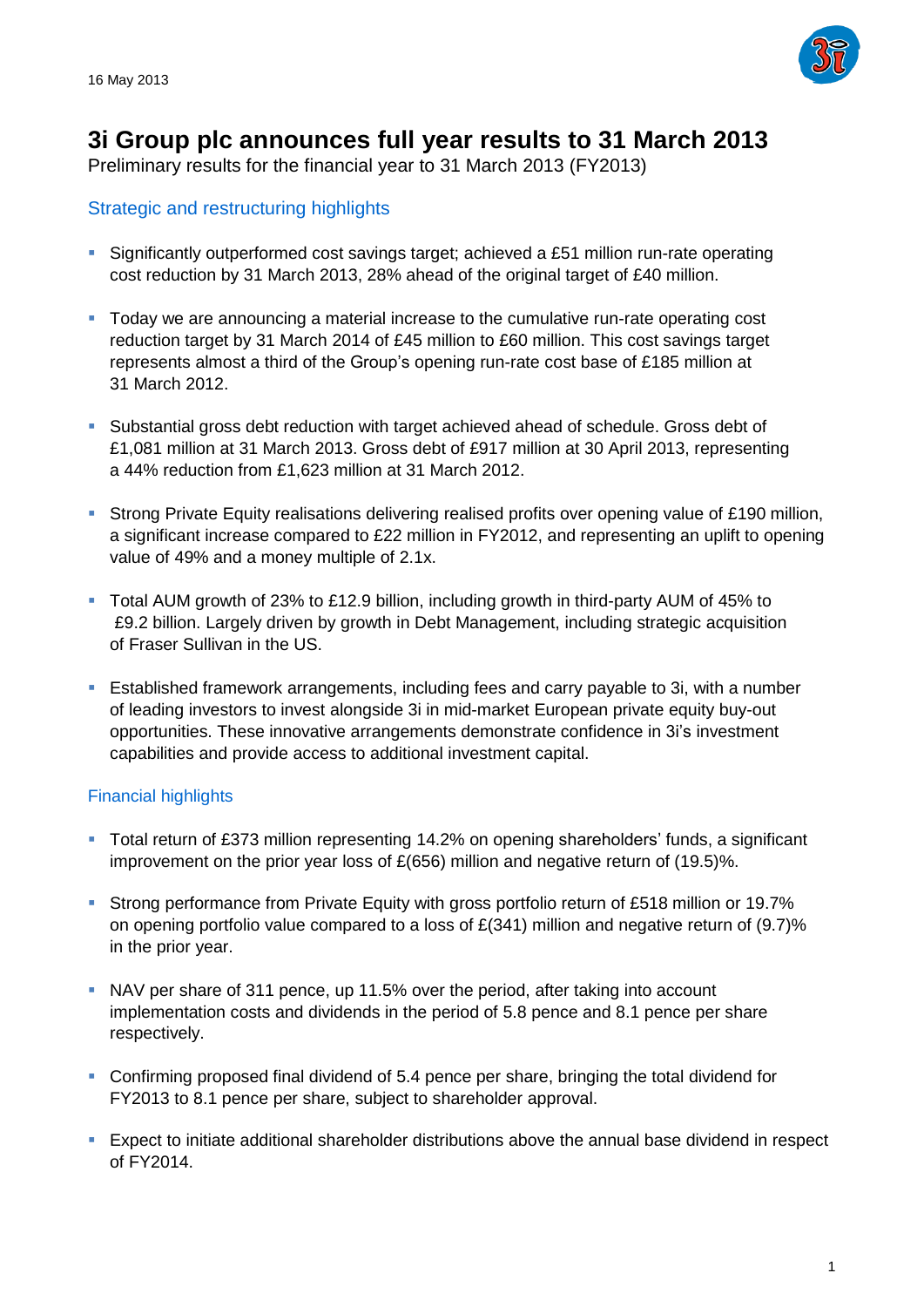#### Simon Borrows, 3i's Chief Executive, commented:

"We have made significant and rapid progress in the turnaround of 3i and we have delivered against all of the immediate priorities and targets for financial year 2013 that we set out in our strategic plan in June last year. The substantial progress that we have made is underlined by our strong set of results for financial year 2013.

"We have significantly outperformed our cost reduction target, achieving £51 million of cost savings by 31 March 2013, 28% ahead of our original £40 million target. We are today announcing a new and more ambitious target of £60 million of cumulative cost savings by 31 March 2014, representing a total reduction of almost a third of our total cost base of £185 million at 31 March 2012. This represents a major step towards our objective of aligning 3i's cost base with its annual cash income. However, it is not just about cost cutting, it also about growth in cash income, both from third-party funds under management and our investment portfolio. As such, we now expect that Group cash income will cover operating costs by 31 March 2014 on a run-rate basis.

"Within Private Equity, we are seeing the benefits coming through from the asset management improvement initiatives that we set in train last year. This is demonstrated by the material improvement in the performance of the portfolio and by recent realisations, including those announced since the year-end, where we have achieved, in aggregate, a good uplift to book value and a strong cash-on-cash multiple. Examples of recent realisations include Civica, EUSA Pharma, Giraffe, HILITE, Hyperion, Mold-Masters, NORMA and Quintiles.

"Our Debt Management and Infrastructure businesses continue to perform well and make a strong contribution to the Group in terms of third-party fees and portfolio income. In the last year, we have almost doubled the third-party AUM of Debt Management from £3.3 billion to £6.4 billion, and we see further opportunities to grow third-party AUM and fee income across our businesses.

"We have a clear vision for 3i and our focus is relentless on executing our strategic plan to deliver this. We are only one year into our three year strategic plan and there is plenty more that we are doing to drive performance and generate further shareholder value. We look to the future with confidence as we execute the next phase of our plan."

### 3i's strategic goal and the Value Build

3i's strategic goal is to be a leading international manager of third-party and proprietary capital with three strong investment businesses delivering top quartile cash investment returns over the longer term:

- **Focused mid-market Private Equity;**
- **Class-leading Infrastructure; and**
- Growing Debt Management.

A document which summarises the key phases of our strategic plan to deliver our strategic goal is available on 3i's web-site: <http://3i.com/investor-relations/results-reports/results-presentations>

The clear objective of our multi-year strategic plan is to improve business performance and maximise value for 3i, its shareholders and its fund investors – we call this the "3i Value Build" and it comprises: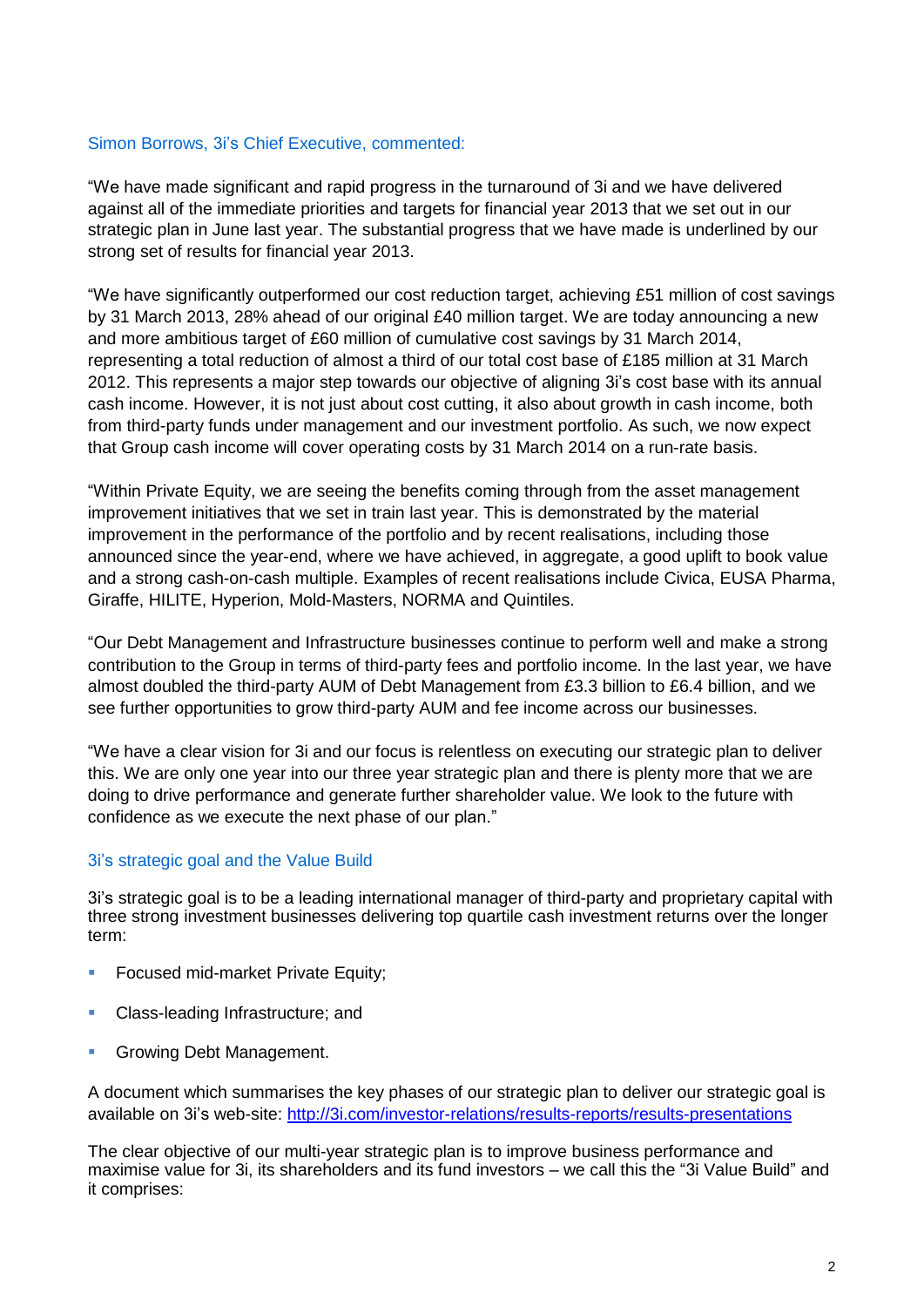- **Growing Private Equity investment portfolio earnings through the asset management** improvement initiatives, and in turn, increasing the value of our portfolio;
- Realising investments at values representing good uplifts to book value and strong cash-oncash multiples, thereby optimising value from the portfolio and enhancing its valuation rating;
- Generating a sustainable annual operating profit from our fund management activities through growth in third-party income combined with a right-sized cost base;
- Utilising our strong balance sheet and permanent capital to take advantage of further value creating opportunities across our businesses; and
- **Increasing shareholder distributions through our enhanced distribution policy which provides** shareholders with a direct share of our realisation proceeds above the base annual dividend level.

|                                                               | Year to/as at<br>31 March<br>2013 | Year to/as at<br>31 March<br>2012 |
|---------------------------------------------------------------|-----------------------------------|-----------------------------------|
| <b>Returns</b>                                                |                                   |                                   |
| Gross portfolio return                                        | £546m                             | $E(329)$ m                        |
| Gross portfolio return on opening portfolio value             | 17.0%                             | (8.2)%                            |
| Net portfolio return                                          | £432m                             | £(425)m                           |
| Net portfolio return on opening portfolio value               | 13.5%                             | $(10.6)\%$                        |
| <b>Total return</b>                                           | £373m                             | £(656)m                           |
| Total return on opening shareholders' funds                   | 14.2%                             | $(19.5)\%$                        |
| Dividend per ordinary share                                   | 8.1 <sub>p</sub>                  | 8.1p                              |
| Actual operating expenses                                     | £170m                             | £180m                             |
| Run-rate operating expenses                                   | £140m                             | £185m                             |
| Operating expenses as a percentage of assets under management | 1.3%                              | 1.6%                              |
| Annual operating cash profit/(loss)                           | $E(8)$ m                          | $E(20)$ m                         |
|                                                               |                                   |                                   |
| Assets under management ("AUM")                               |                                   |                                   |
| Proprietary capital                                           | £3,694m                           | £4,173m                           |
| Third-party capital                                           | £9,176m                           | £6,320m                           |
| Total assets under management                                 | £12,870m                          | £10,493m                          |
|                                                               |                                   |                                   |
| <b>Balance sheet</b>                                          |                                   |                                   |
| 3i portfolio value                                            | £3,295m                           | £3,204m                           |
| Gross debt                                                    | £1,081m                           | £1,623m                           |
| Net debt                                                      | £335m                             | £464m                             |
| Gross interest payable                                        | £97m                              | £103m                             |
| Net interest payable                                          | £91 <sub>m</sub>                  | £91m                              |
| Gearing                                                       | 11.4%                             | 17.7%                             |
| Liquidity                                                     | £1,082m                           | £1,653m                           |
| Net asset value                                               | £2,934m                           | £2,627m                           |
| Diluted net asset value per ordinary share                    | 311p                              | 279p                              |
|                                                               |                                   |                                   |
| <b>Investment activity</b>                                    |                                   |                                   |
| Cash investment                                               | £172m                             | £464m                             |
| Realisations                                                  | £606m                             | £771m                             |

1 Actual operating expenses, excluding implementation costs of £30 million in the year to 31 March 2013, as a percentage of closing assets under management.

ENDS